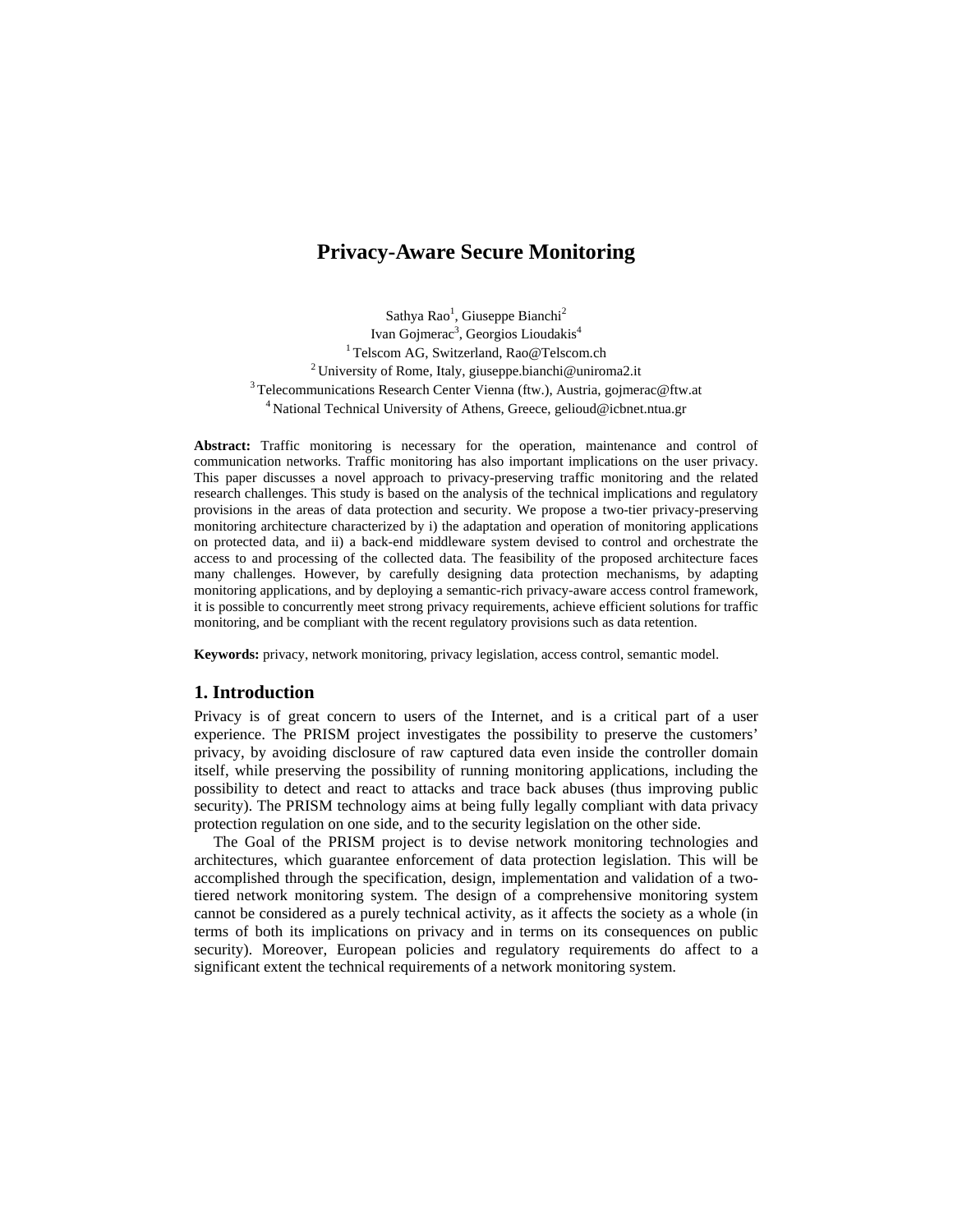## **2. PRISM System Architecture**

The key engineering guidelines for privacy-preservation are:

- Protect the data as soon as they are captured, i.e. on the on-line monitoring probes
- Adapt monitoring applications to operate on protected data
- Decouple the entity in charge of enforcing data protection (e.g. legal authority) from that one in charge of running, e.g. monitoring applications (i.e., the network operator)
- Provide a comprehensive framework for the control of the access and processing of the stored data traces.

 These ideas are reflected in the multi-component, two-tiered system architecture sketched in Figure 1. Unlike traditional architectures, that are typically monolithic from the functional point of view, the envisioned system is comprised of three separate subsystems that are also administratively independent: the Front-End tier, the Back-End tier and the Privacy-Preserving Controller (PPC).

PRISM system architecture has four functional blocks:

**PRISM Front-end** – This component is meant to be a "black-box" traffic probe, "cryptographically controlled" by an entity, in the figure referred to as third-party privacypreserving controller. The PRISM front-end is devised to capture data on the network link(s), protect them according to suitably designed data protection mechanisms whose secrets are provided by the Privacy-Preserving Controller, and deliver them to the backend system through standard-based data export protocols, IPFIX being the technology of choice.

**Privacy-Preserving Controller** – This entity accomplishes the task of providing and maintaining the crypto secrets, which are used by the data protection mechanisms enforced on the front-end.

**PRISM back-end** – This part of the system is in charge of collecting, storing and processing the front-end protected data traces. Monitoring applications running on the back-end will operate on encrypted traces, and when strictly necessary and/or mandated by regulatory provisions. It will interoperate with the privacy preserving controller to selectively revert the data protection mechanisms set forth at the front-end.

**Public Domain** – Finally, collected data traces and/or derived statistics will be further sanitised through robust anonymization mechanisms. These will allow disclosure of data traces and/or related derived information to the public community, to meta-repositories, and to externally operated monitoring applications.

### **3. Adaptation of Monitoring Applications**

The challenge of the architecture is the possibility to operate monitoring applications in presence of data protection mechanisms, with zero or minimal loss of their effectiveness. These applications rely on protocol information that is available in the packet headers and in the initial part of the payload and they do not require complete access to the packet payload and the privacy problem reduces to the protection of the identity associations (anonymization). The security-oriented applications and traffic classification will use deep packet inspection and relies on performing fine-grain (bit-level) analysis of the whole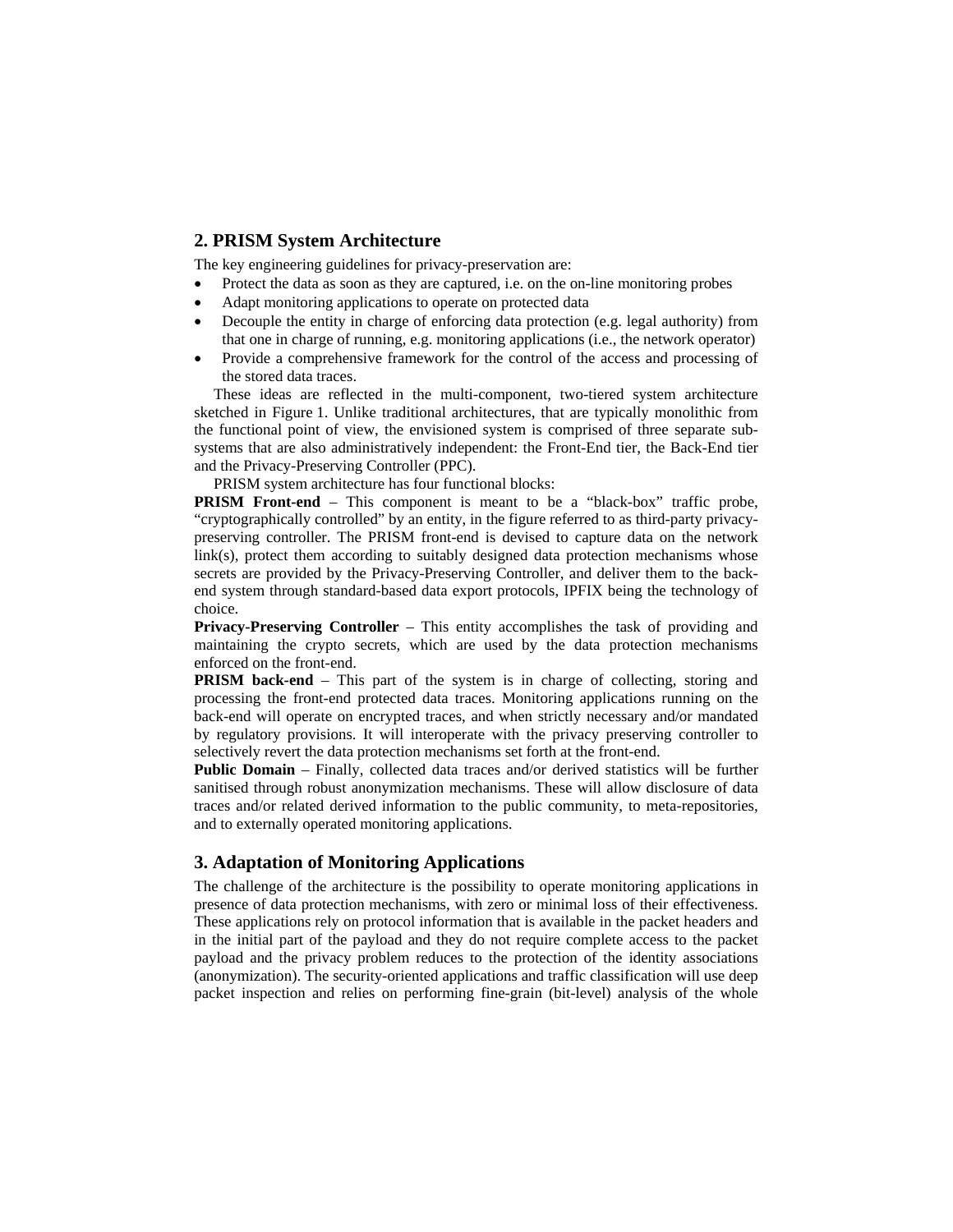payload. These are mainly signature-based Intrusion Detection Systems (IDS). Resolving the privacy problem is extremely tough in this case as full payload access is an intrinsic requirement.



 **Figure 1. PRISM system architecture** 

### **4. A Semantic Model for the Back-End middleware**

Privacy-aware access control constitutes a very important feature of the back-end tier. It provides a generalization of the notion of "access" to stored data, where the data access requests are evaluated against a dynamic "context" state characterized by a multiplicity of parameters, including i) the type and identification of the user or requesting entity, ii) the type of the data to be accessed, iii) the processing intended, iv) a stated purpose, v) the environment on which the data will be used, vi) the applicable regulatory provisions for the requested data and requesting entity types, vii) other provisions such as a "consulting" verdict of a Bayesian filter about the access request, etc.

 The back-end system is empowered with a policy-based decision engine that takes into account the privacy requirements. This policy engine reacts to access requests based on a dynamic "privacy context" that incorporates all parameters into a single evaluation block. Matching the privacy context against a model of defined privacy-related access policies enables the back-end system to take a decision and apply the appropriate protective measure before releasing the data. The model of defined policies is implemented by means of an ontology. It provides a formal and machine-readable representation of policy rules that originate from a semantic description of the monitoring applications operation and that explicitly includes privacy legislation provisions. The ontology constitutes the core of data protection at the back-end tier. It provides the configuration of the decision engine and defines how the back-end tier will treat the data before exposing them to the requesting entity.